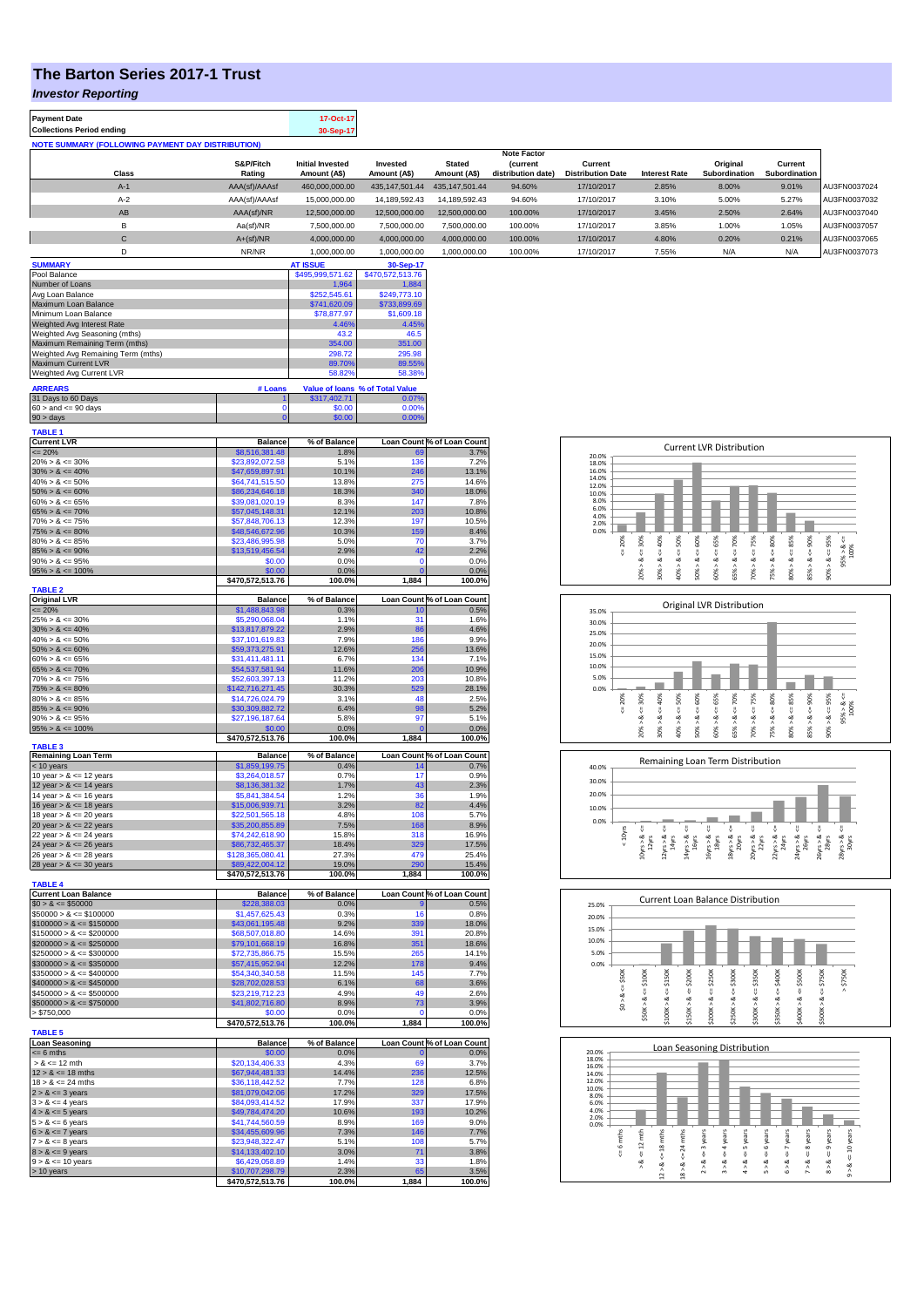## **The Barton Series 2017-1 Trust**

## *Investor Reporting*

| <b>Payment Date</b>                                                                      |                                    | 17-Oct-17             |             |                                     |
|------------------------------------------------------------------------------------------|------------------------------------|-----------------------|-------------|-------------------------------------|
| <b>Collections Period ending</b>                                                         |                                    | 30-Sep-17             |             |                                     |
| TABLE 6                                                                                  |                                    |                       |             |                                     |
| Postcode Concentration (top 10 by value)                                                 | <b>Balance</b>                     | % of Balance          |             | Loan Count % of Loan Count          |
| 2650                                                                                     | \$9,622,063.52                     | 2.0%                  | 45          | 2.4%                                |
| 2615                                                                                     | \$8,387,570.57                     | 1.8%                  | 32          | 1.7%                                |
| 2914                                                                                     | \$8,158,534.90                     | 1.7%                  | 23          | 1.2%                                |
| 2905                                                                                     | \$7,610,548.20                     | 1.6%                  | 28          | 1.5%                                |
| 5108                                                                                     | \$7,410,114.91                     | 1.6%                  | 41          | 2.2%                                |
| 6210                                                                                     | \$7,402,965.79                     | 1.6%                  | 36          | 1.9%                                |
| 2602                                                                                     | \$7,118,862.57                     | 1.5%                  | 25          | 1.3%                                |
| 2913                                                                                     | \$6,636,088.40                     | 1.4%                  | 23          | 1.2%                                |
| 5118                                                                                     | \$6,428,407.54                     | 1.4%                  | 27          | 1.4%                                |
| 2617                                                                                     | \$6,275,106.02                     | 1.3%                  | 20          | 1.1%                                |
|                                                                                          |                                    |                       |             |                                     |
| <b>TABLE 7</b>                                                                           |                                    |                       |             |                                     |
| <b>Geographic Distribution</b>                                                           | <b>Balance</b>                     | % of Balance          |             | Loan Count % of Loan Count          |
| <b>Australian Capital Territory</b>                                                      | \$86,588,009.50                    | 18.4%                 | 306         | 16.2%                               |
| New South Wales                                                                          | \$77,510,600.64                    | 16.5%                 | 301         | 16.0%                               |
| Northern Territory                                                                       | \$1,310,987.39                     | 0.3%                  | 5           | 0.3%                                |
| Queensland                                                                               | \$14,769,420.08                    | 3.1%                  | 57          | 3.0%                                |
| South Australia                                                                          | \$193,869,727.58                   | 41.2%                 | 869         | 46.1%                               |
| Tasmania                                                                                 | \$1,368,678.38                     | 0.3%                  | 4           | 0.2%                                |
| Victoria                                                                                 | \$11,950,336.35                    | 2.5%                  | 41          | 2.2%                                |
| Western Australia                                                                        | \$83,204,753.84                    | 17.7%                 | 301         | 16.0%                               |
|                                                                                          | \$470,572,513.76                   | 100.0%                | 1,884       | 100.0%                              |
| <b>TABLE 8</b>                                                                           |                                    |                       |             |                                     |
| Metro/Non-Metro/Inner-City                                                               | <b>Balance</b>                     | % of Balance          |             | Loan Count % of Loan Count          |
| Metro                                                                                    | \$368,873,199.08                   | 78.4%                 | 1452        | 77.1%                               |
| Non-metro                                                                                | \$100,725,313.25                   | 21.4%                 | 428         | 22.7%                               |
| Inner city                                                                               | \$974,001.43                       | 0.2%                  |             | 0.2%                                |
|                                                                                          | \$470,572,513.76                   | 100.0%                | 1,884       | 100.0%                              |
| <b>TABLE 9</b>                                                                           |                                    |                       |             |                                     |
| <b>Property Type</b><br><b>Residential House</b>                                         | <b>Balance</b><br>\$430,757,563.79 | % of Balance<br>91.5% |             | Loan Count % of Loan Count<br>90.9% |
| <b>Residential Unit</b>                                                                  |                                    | 8.4%                  | 1712<br>171 |                                     |
| Rural                                                                                    | \$39,583,494.71<br>\$231,455.26    | 0.0%                  |             | 9.1%<br>0.1%                        |
| Semi-Rural                                                                               | \$0.00                             | 0.0%                  | $\Omega$    | 0.0%                                |
|                                                                                          | \$470,572,513.76                   | 100.0%                | 1,884       | 100.0%                              |
| TABLE 10                                                                                 |                                    |                       |             |                                     |
| <b>Occupancy Type</b>                                                                    | <b>Balance</b>                     | % of Balance          |             | Loan Count % of Loan Count          |
| <b>Owner Occupied</b>                                                                    | \$384,687,884.02                   | 81.7%                 | 1520        | 80.7%                               |
| Investment                                                                               | \$85,884,629.74                    | 18.3%                 | 364         | 19.3%                               |
|                                                                                          | \$470,572,513.76                   | 100.0%                | 1,884       | 100.0%                              |
| <b>TABLE 11</b>                                                                          |                                    |                       |             |                                     |
| <b>Employment Type Distribution</b>                                                      | <b>Balance</b>                     | % of Balance          |             | Loan Count % of Loan Count          |
| Contractor                                                                               | \$13,010,332.36                    | 2.8%                  | 48          | 2.5%                                |
| Pay-as-you-earn employee (casual)                                                        | \$17,272,124.78                    | 3.7%                  | 76          | 4.0%                                |
| Pay-as-you-earn employee (full time)                                                     | \$356,265,339.90                   | 75.7%                 | 1392        | 73.9%                               |
| Pay-as-you-earn employee (part time)                                                     | \$39,010,092.06                    | 8.3%                  | 167         | 8.9%                                |
| Self employed                                                                            | \$18,316,743.90                    | 3.9%                  | 77          | 4.1%                                |
| No data                                                                                  | \$26,697,880.76                    | 5.7%                  | 124         | 6.6%                                |
| <b>Director</b>                                                                          | \$0.00                             | 0.0%                  | 0           | 0.0%                                |
|                                                                                          | \$470,572,513.76                   | 100.0%                | 1,884       | 100.0%                              |
| <b>TABLE 12</b>                                                                          |                                    |                       |             |                                     |
| <b>LMI Provider</b>                                                                      | <b>Balance</b>                     | % of Balance          |             | Loan Count % of Loan Count          |
| QBE                                                                                      | \$433,451,335.36                   | 92.1%                 | 1756        | 93.2%                               |
| Genworth                                                                                 | \$37,121,178.40                    | 7.9%                  | 128         | 6.8%                                |
| <b>TABLE 13</b>                                                                          | \$470,572,513.76                   | 100.0%                | 1,884       | 100.0%                              |
| <b>Arrears</b>                                                                           | <b>Balance</b>                     | % of Balance          |             | Loan Count % of Loan Count          |
| <= 0 days                                                                                | \$463,829,563.15                   | 98.6%                 | 1860        | 98.7%                               |
| $0 >$ and $\lt = 30$ days                                                                | \$6,425,547.90                     | 1.4%                  | 23          | 1.2%                                |
| $30 >$ and $\leq 60$ days                                                                | \$317,402.71                       | 0.1%                  | 1           | 0.1%                                |
| $60 >$ and $\leq 90$ days                                                                | \$0.00                             | 0.0%                  | 0           | 0.0%                                |
| $90 > \text{days}$                                                                       | \$0.00                             | 0.0%                  |             | 0.0%                                |
|                                                                                          | \$470,572,513.76                   | 100.0%                | 1,884       | 100.0%                              |
| <b>TABLE 14</b>                                                                          |                                    |                       |             |                                     |
| <b>Interest Rate Type</b>                                                                | <b>Balance</b>                     | % of Balance          |             | Loan Count % of Loan Count          |
| Variable                                                                                 | \$292,149,852.11                   | 62.1%                 | 1189        | 63.1%                               |
| Fixed                                                                                    | \$178,422,661.65                   | 37.9%                 | 695         | 36.9%                               |
|                                                                                          | \$470,572,513.76                   | 100.0%                | 1,884       | 100.0%                              |
| <b>TABLE 15</b>                                                                          |                                    |                       |             |                                     |
| <b>Weighted Ave Interest Rate</b>                                                        | <b>Balance</b>                     | <b>Loan Count</b>     |             |                                     |
| <b>Fixed Interest Rate</b>                                                               | 4.35%                              | 695                   |             |                                     |
|                                                                                          |                                    |                       |             |                                     |
| <b>TABLE 16</b>                                                                          |                                    |                       |             |                                     |
| <b>Defaults &amp; Claims</b>                                                             | <b>Balance</b>                     | <b>Loan Count</b>     |             |                                     |
| Defaulted loans (excluding properties foreclosed)                                        | \$0.00                             | $\bf{0}$              |             |                                     |
| Properties foreclosed                                                                    | \$0.00                             | 0                     |             |                                     |
| Loss on Sale of properties foreclosed<br>of which Claims submitted to mortgage insurers  | \$0.00                             | $\overline{0}$        |             |                                     |
|                                                                                          | \$0.00<br>\$0.00                   | 0<br>$\overline{0}$   |             |                                     |
| of which Claims paid by mortgage insurers<br>of which Claims denied by mortgage insurers | \$0.00                             | O                     |             |                                     |
|                                                                                          |                                    |                       |             |                                     |